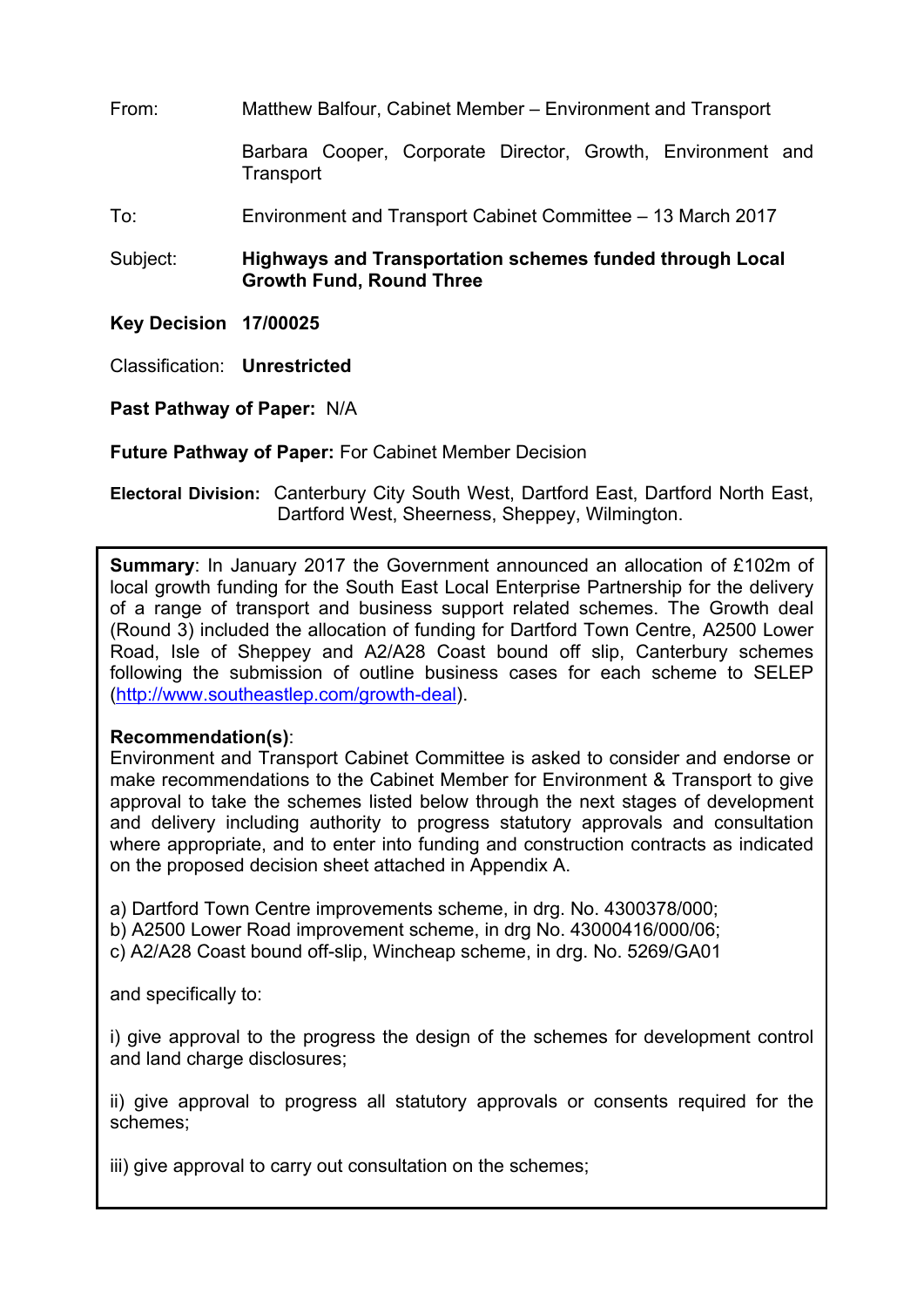iv) give approval to enter into Local Growth Fund funding agreement subject to the approval of the Corporate Director of Finance & Procurement, and

v) give approval to enter into construction contracts as necessary for the delivery of the schemes subject to the approval of the Procurement Board to the recommended procurement strategy.

### **1. Introduction**

- 1.1 In the Growth Deal announcements in July 2014 (Round One) and January 2015 (Round Two), the Government allocated £482 million from the Local Growth Fund to capital projects across the South East Local Enterprise Partnership (SELEP) area.
- 1.2 In January 2017, a further Growth Deal Extension was announced by Government following a SELEP Local Growth Fund Round Three submission.
- 1.3 In total, through the three rounds, £104m Local Growth Fund has been allocated towards the delivery of 25 Highways and Transportation projects in Kent.
- 1.4 An additional £24m has been allocated through the Local Growth Fund to deliver 6 non-transport schemes in Kent.
- 1.5 The Growth Deal extension (Round 3) included the allocation of funding for Dartford Town Centre, A2500 Lower Road, Isle of Sheppey and A2/A28 Coast bound off slip, Canterbury schemes following the submission of outline business cases for each scheme to SELEP [\(http://www.southeastlep.com/growth-deal\)](http://www.southeastlep.com/growth-deal).
- 1.6 Through the Service Level Agreement with Essex County Council as the Accountable Body for SELEP, Kent County Council is responsible for the programme management of all Local Growth Fund projects in Kent. There are, however, specific projects for which third party organisations are responsible for delivery.
- 1.7 This report provides an overview of the project and recommendations for the required decisions to allow the 3 Kent Transport schemes to be progressed:
	- Dartford Town Centre improvements
	- A2500 Lower Road improvements, Isle of Sheppey
	- A2/A28 Coast bound off-slip, Wincheap, Canterbury
- 1.8 Where plans are available these are shown at **Appendix B**

#### 2 **Dartford Town Centre**

2.1 The Dartford Town Centre scheme is a £12m (£4.3m LGF) project to be delivered between 2017/18 and 2020/2021. The scheme is being developed in partnership with Dartford Borough Council.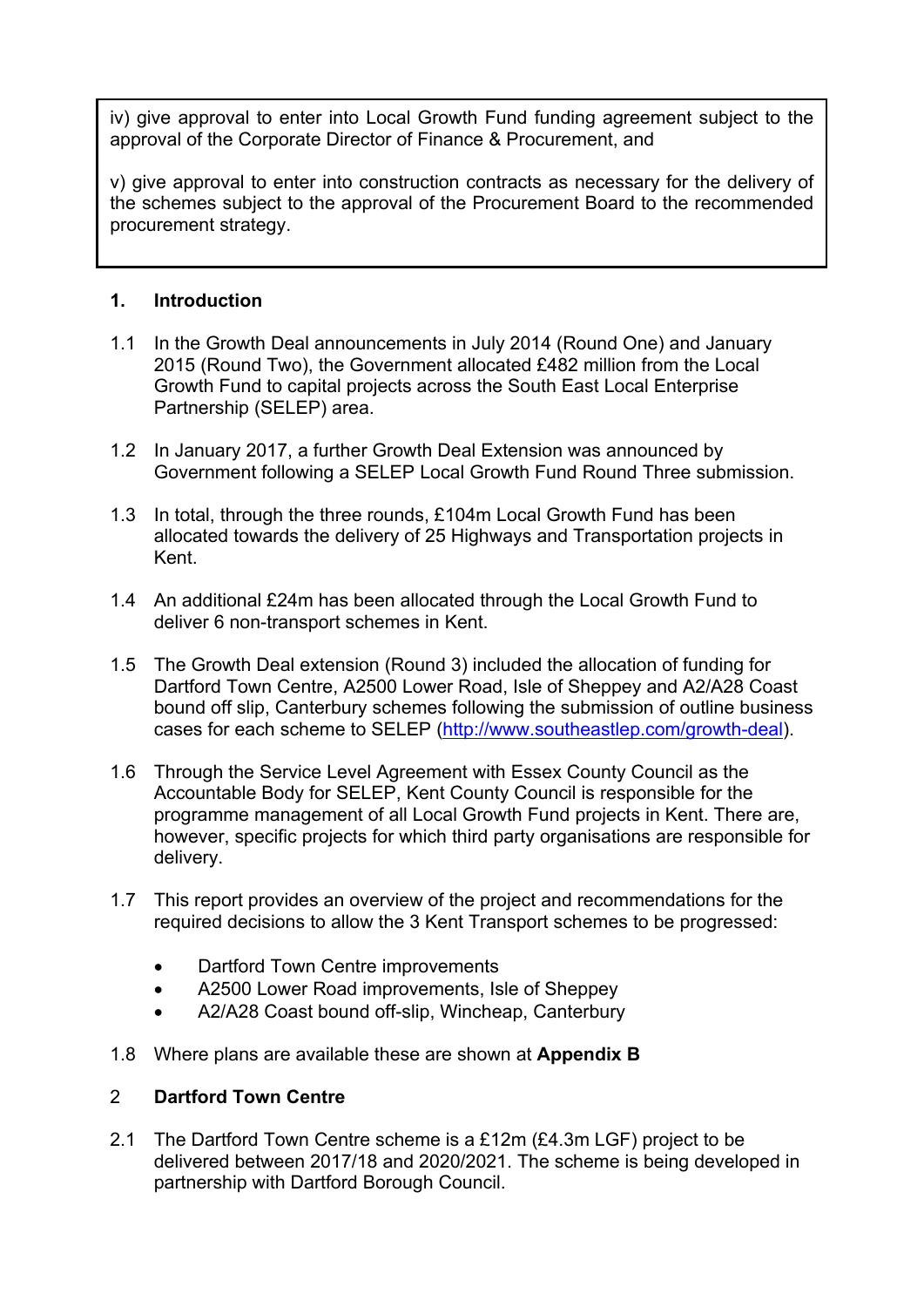- 2.2 £4.3m Local Growth Fund has been provisionally allocated to the project, subject to the approval of a full business case by the SELEP Accountability Board. The remaining funding is provided by the STIPs Programme (£7.7m)
- 2.3 The bid forms part of a wider programme of work aimed at improving Dartford town centre through the funding of a range of transport/public realm improvements.
- 2.4 The proposed package comprises the following:
- 2.4.1 **Market Street (A226) incorporating Market Place and link through to High Street.** This is a wide road forming part of the town centre ring road and incorporating bus stands. It has a poor, confusing layout for both vehicular traffic, cyclists and pedestrians and it acts as a barrier to pedestrian movement between the High Street and Central Park. Reduced bus use on this stretch of road provides the opportunity to reduce road space, create a more pedestrianfriendly environment and introduce more activity through the creation of a 'market square'. The poor layout also results in unnecessary traffic and bus delays.
- 2.4.2**Hythe Street/Westgate Street junction.** This junction has the potential to be the main walking route from the station to the High Street, linking both the Station Mound and Hythe Street major development sites. Currently, it poorly serves cars, buses, pedestrians and cyclists. The project will reconfigure the junction and make public realm improvements.

#### 3 **A2500 Lower Road, Isle of Sheppey**

- 3.1 The A2500 Lower Road scheme is a £1.805m (£1.265m LGF) project to be delivered between 2017/18 and 2019/2020. The scheme is being developed in partnership with Swale Borough Council.
- 3.2 £1.265m Local Growth Fund has been provisionally allocated to the project, subject to the approval of a full business case by the SELEP Accountability Board. The remaining funding is provided by developer contributions (£540k)
- 3.3 The A2500 Lower Road improvements project will realign and improve the capacity of the A2500 Lower Road/Barton Hill Junction. This junction is currently a pinch point on the principal 'A' road that serves the Isle of Sheppey from its connection with the Strategic Road Network. There are already congestion issues at this junction and as such, the junction is acting as a barrier to the delivery of new housing at specific residential sites.
- 3.4 To remove the constraint, the current signal controlled junction will be replaced by a 3-arm roundabout at Lower Road/Barton Hill Drive.

#### 4 **A2/A28 Coast bound off-slip, Wincheap, Canterbury**

4.1 The A2/A28 Coast bound off-slip scheme is a £8.8m (£4.4m LGF) project to be delivered between 2017/18 and 2020/2021. The scheme is being developed in partnership with Canterbury City Council and Highways England and is one part of the Wincheap Capacity Improvement Masterplan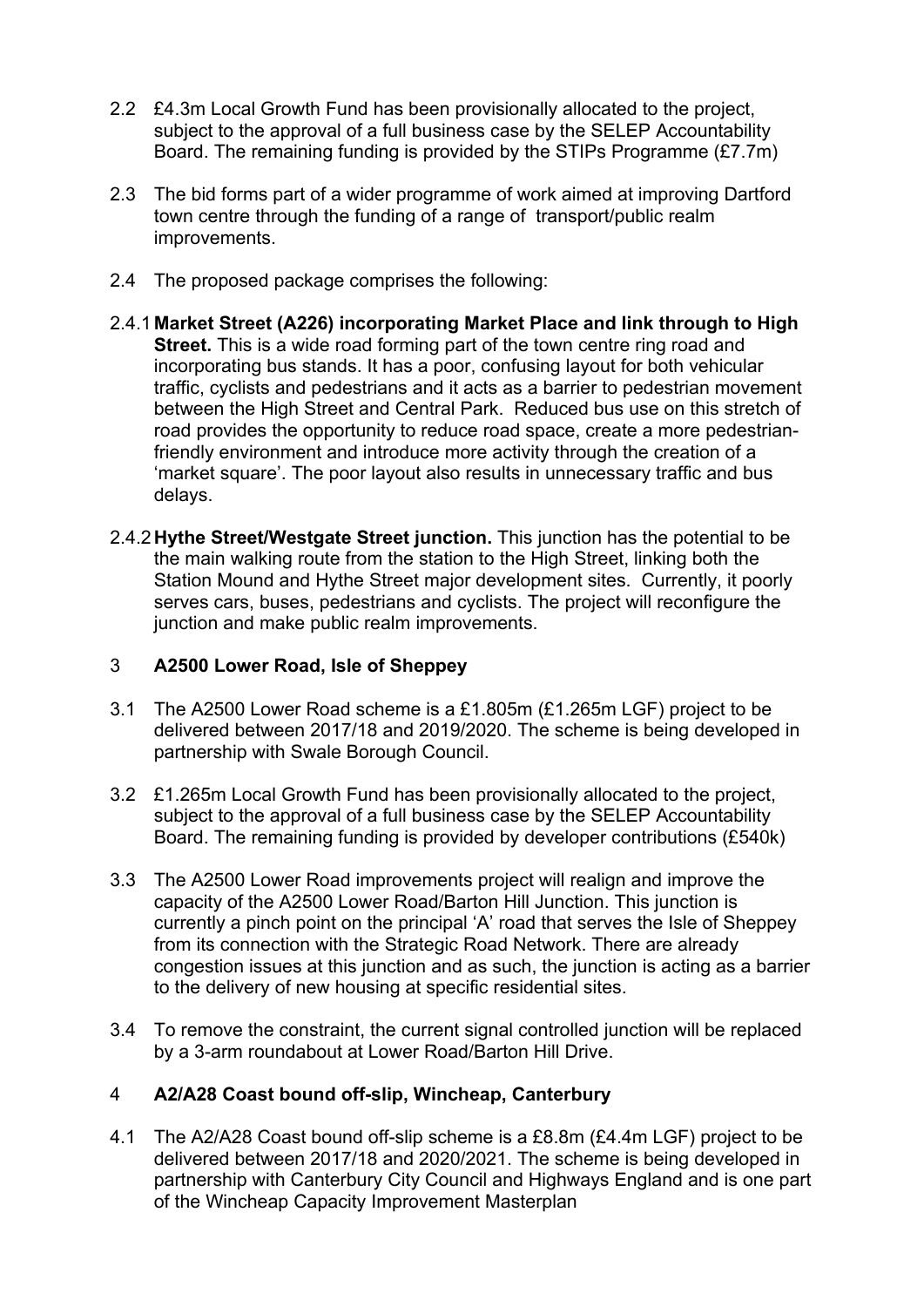- 4.2 £4.4m Local Growth Fund has been provisionally allocated to the project, subject to the approval of a full business case by the SELEP Accountability Board.
- 4.3 The scheme will deliver an off-slip in the coastbound direction of the A2, creating a 'full movements' junction to improve accessibility to Canterbury City Centre, retail and residential areas. Furthermore, the project is identified by Canterbury City Council as a required scheme to facilitate commercial and residential development in South West Canterbury. The project will also reduce congestion along the Canterbury Ring Road system which is currently used to gain access to the city centre and Wincheap Park and Ride site.

## 5 **Financial Implications**

- 5.1 It has been agreed with Government that SELEP and therefore Kent County Council will receive Local Growth Fund in quarterly instalments in advance in accordance with the scheme spending profiles, subject to completion of a Transport Business Case for each project and the approval of the project by SELEP Accountability Board.
- 5.2 The Service Level Agreement between the SELEP Accountable Body (Essex County Council) and Kent County Council transfers responsibility for the delivery of the LGF projects in Kent to the Council.
- 5.3 Any match funding will be secured through a legal agreement to be signed by the contributors and the County Council.
- 5.4 An agreement will be developed for those schemes to be delivered by third parties to transfer the conditions of LGF spend and project management responsibility to them. This will include updating Kent County Council with regular reporting on project progress and spend.
- 5.5 It is anticipated that the Transport Business Cases for these schemes will be considered at future meetings of the SELEP Board in 2017/18.

#### 6 **Policy Framework**

- 6.1 The delivery of the Dartford Town Centre, A2500 Lower Road and A2/A28 Coast bound off slip schemes will support the Council in meeting its Strategic Outcome for "Kent Communities to feel the benefits of economic growth by being in work, healthy and enjoying a good quality of life". This will be achieved through the projects supporting continued operation of key transport infrastructure which is vital to the Kent and national economies as well as helping support growth by enabling new residential and commercial development.
- 6.2 The schemes are also included as priorities within the draft Local Transport Plan 4: Delivering Growth without Gridlock 2016-2031, which highlights how investment in these infrastructure projects is vital to boost Kent's economy and support a growing population.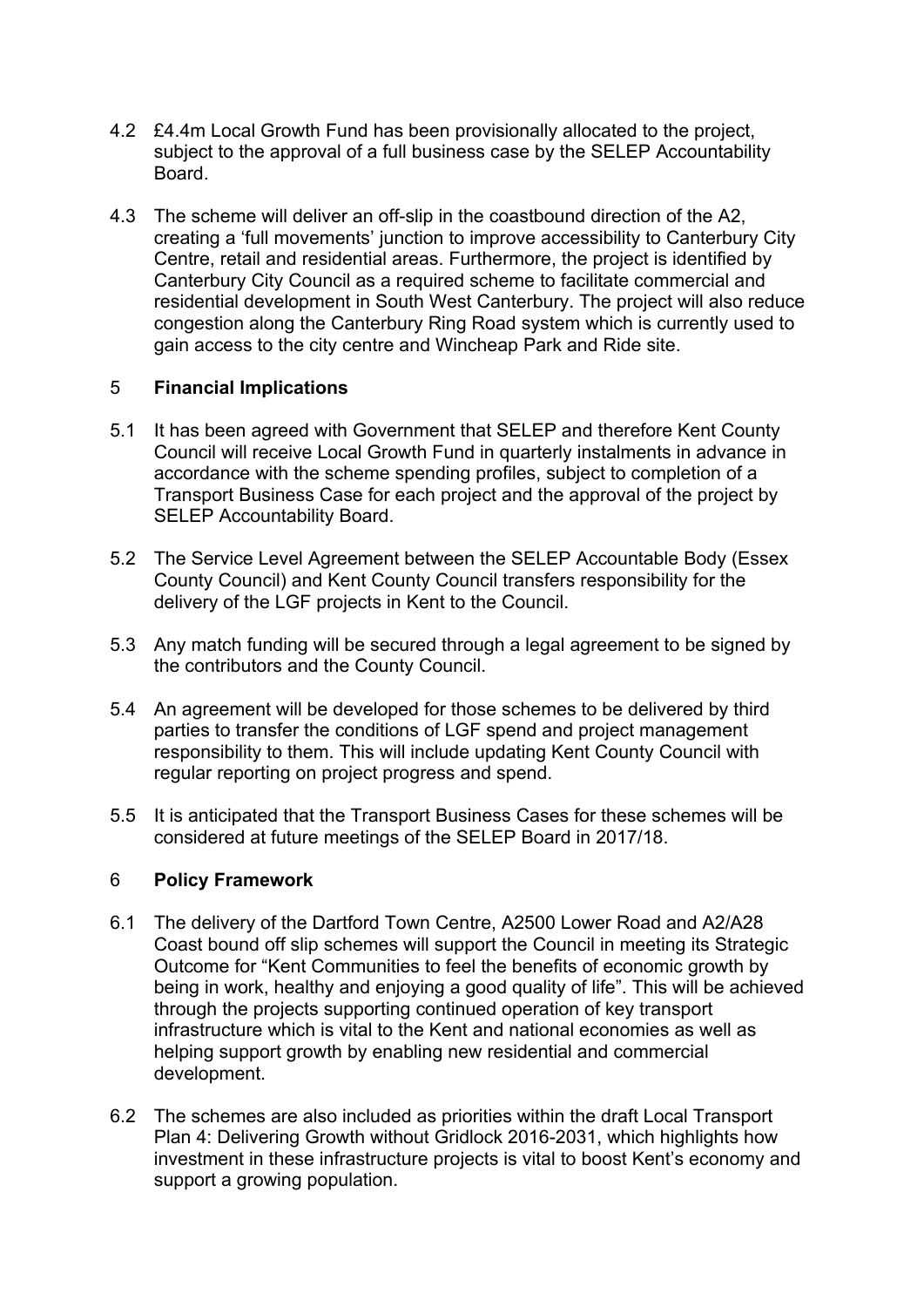- 6.3 The schemes are covered in the HT&W Divisional Level Business Plan 2016-17 under Key Outcomes:
	- Improved growth and economic prosperity through having an efficient highway and transport infrastructure.
	- People in Kent are able to travel safely, efficiently and pleasantly to employment, education, social and cultural opportunities.

## 7 **Conclusions**

7.1 The Dartford Town Centre, A2500 Lower Road and A2/A28 Coast bound off slip schemes are important projects in supporting economic growth, whilst providing additional highway capacity, improving accessibility and reducing congestion. The allocation of Round Three Local Growth Fund to these projects is welcomed in supporting the continued growth in Kent. The programme will be challenging but some preliminary work has already been undertaken on these schemes and there is confidence that the delivery dates for these schemes can be met.

# **8. Recommendation(s)**:

Environment and Transport Cabinet Committee is asked to consider and endorse or make recommendations to the Cabinet Member for Environment & Transport is asked to give approval to take the schemes listed below through the next stages of development and delivery including authority to progress statutory approvals and consultation where appropriate, and to enter into funding and construction contracts.

a) Dartford Town Centre improvements scheme, in drg. No. 4300378/000; b) A2500 Lower Road improvement scheme, in drg No. 43000416/000/06; c) A2/A28 Coast bound off-slip, Wincheap scheme, in drg. No. 5269/GA01

and specifically to:

i) give approval to the progress the design of the schemes for development control and land charge disclosures;

ii) give approval to progress all statutory approvals or consents required for the schemes;

iii) give approval to carry out consultation on the schemes;

iv) give approval to enter into Local Growth Fund funding agreement subject to the approval of the Corporate Director of Finance & Procurement, and

v) give approval to enter into construction contracts as necessary for the delivery of the schemes subject to the approval of the Procurement Board to the recommended procurement strategy.

# **8. Background Documents**

Appendix A – Proposed Record of Decision